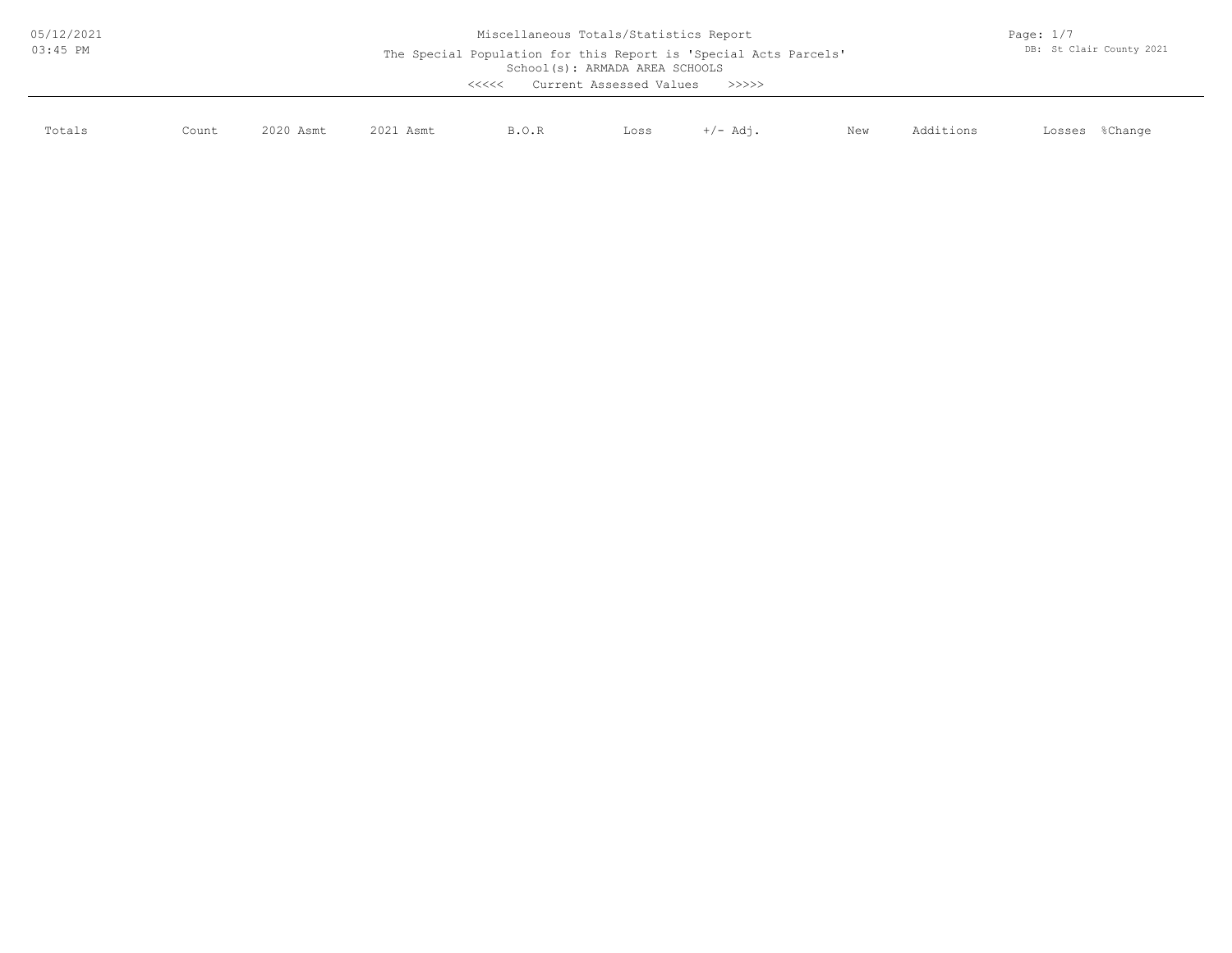| 05/12/2021<br>$03:45$ PM |       | Miscellaneous Totals/Statistics Report<br>The Special Population for this Report is 'Special Acts Parcels'<br>School(s): ARMADA AREA SCHOOLS<br>S.E.V., Taxable and Capped Values<br>>>>>>><br><<<< |         |          |          |         |          |         | Page: $2/7$<br>DB: St Clair County 2021 |           |  |
|--------------------------|-------|-----------------------------------------------------------------------------------------------------------------------------------------------------------------------------------------------------|---------|----------|----------|---------|----------|---------|-----------------------------------------|-----------|--|
| Totals                   | Count | 2020 SEV                                                                                                                                                                                            | Fin SEV | 2021 SEV | 2020 Tax | Fin Tax | 2021 Tax | BOR Tax | 2021 Cap                                | 2021 MCAP |  |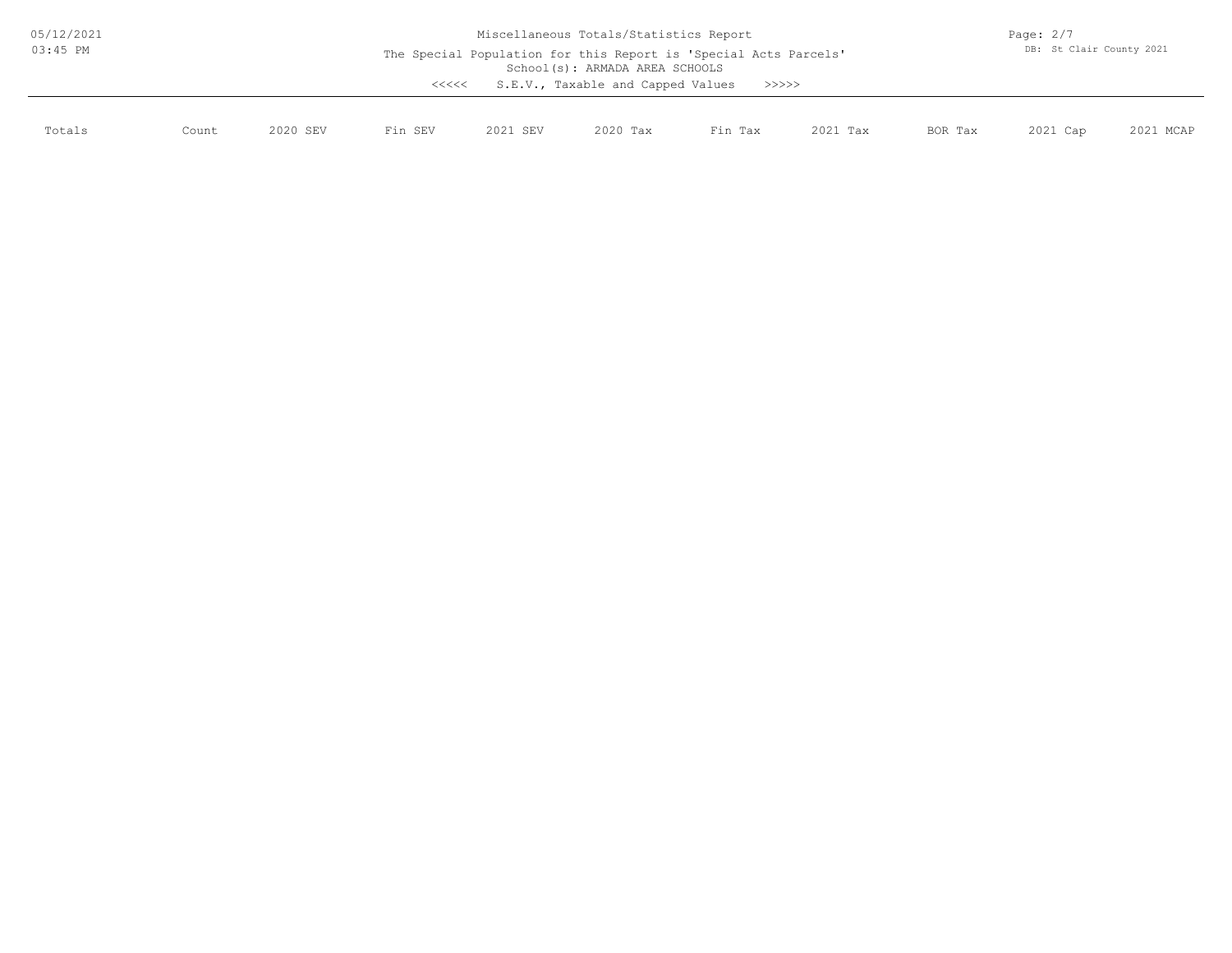| 05/12/2021<br>$03:45$ PM | Miscellaneous Totals/Statistics Report<br>The Special Population for this Report is 'Special Acts Parcels'<br>School(s): ARMADA AREA SCHOOLS<br>PRE/MBT Percentage Times S.E.V.<br>$\prec$ <<<<<br>>>>>>> |                  |                      |           |                  |                   |                       | Page: $3/7$<br>DB: St Clair County 2021 |                      |  |
|--------------------------|-----------------------------------------------------------------------------------------------------------------------------------------------------------------------------------------------------------|------------------|----------------------|-----------|------------------|-------------------|-----------------------|-----------------------------------------|----------------------|--|
| Totals                   | Count                                                                                                                                                                                                     | 2020 ORIG<br>PRE | 2020 ORIG<br>Non-PRE | Final PRE | Final<br>Non-PRE | W/O Winter<br>PRE | W/O Winter<br>Non-PRE | 2021 ORIG<br>PRE                        | 2021 ORIG<br>Non-PRE |  |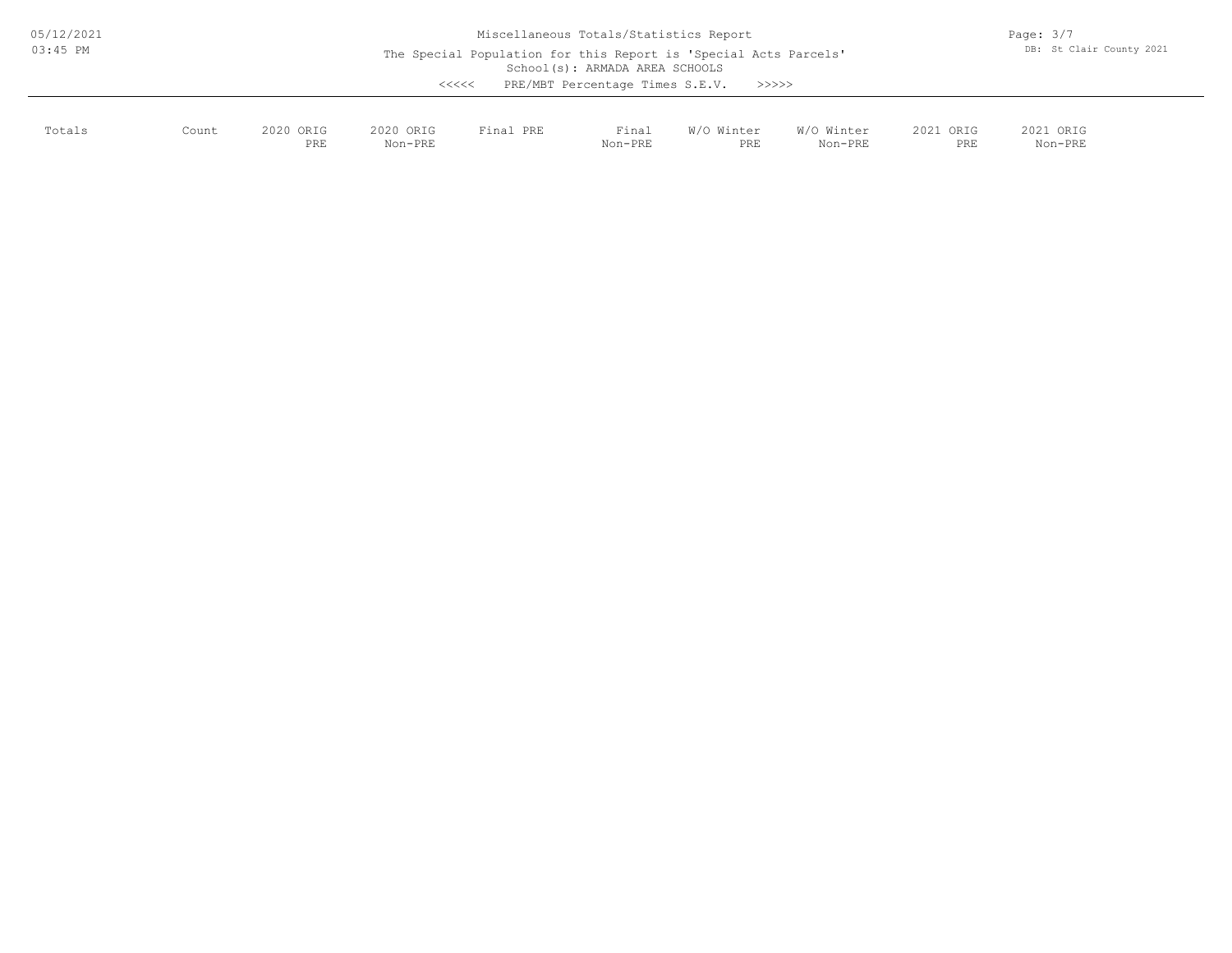| 05/12/2021<br>$03:45$ PM | Miscellaneous Totals/Statistics Report<br>The Special Population for this Report is 'Special Acts Parcels'<br>School(s): ARMADA AREA SCHOOLS<br>PRE/MBT Percentage Times Taxable<br><<<<<br>>>>>> |                  |                      |           |                  |                   |                       | Page: $4/7$<br>DB: St Clair County 2021 |                      |  |
|--------------------------|---------------------------------------------------------------------------------------------------------------------------------------------------------------------------------------------------|------------------|----------------------|-----------|------------------|-------------------|-----------------------|-----------------------------------------|----------------------|--|
| Totals                   | Count                                                                                                                                                                                             | 2020 ORIG<br>PRE | 2020 ORIG<br>Non-PRE | Final PRE | Final<br>Non-PRE | W/O Winter<br>PRE | W/O Winter<br>Non-PRE | 2021 ORIG<br>PRE                        | 2021 ORIG<br>Non-PRE |  |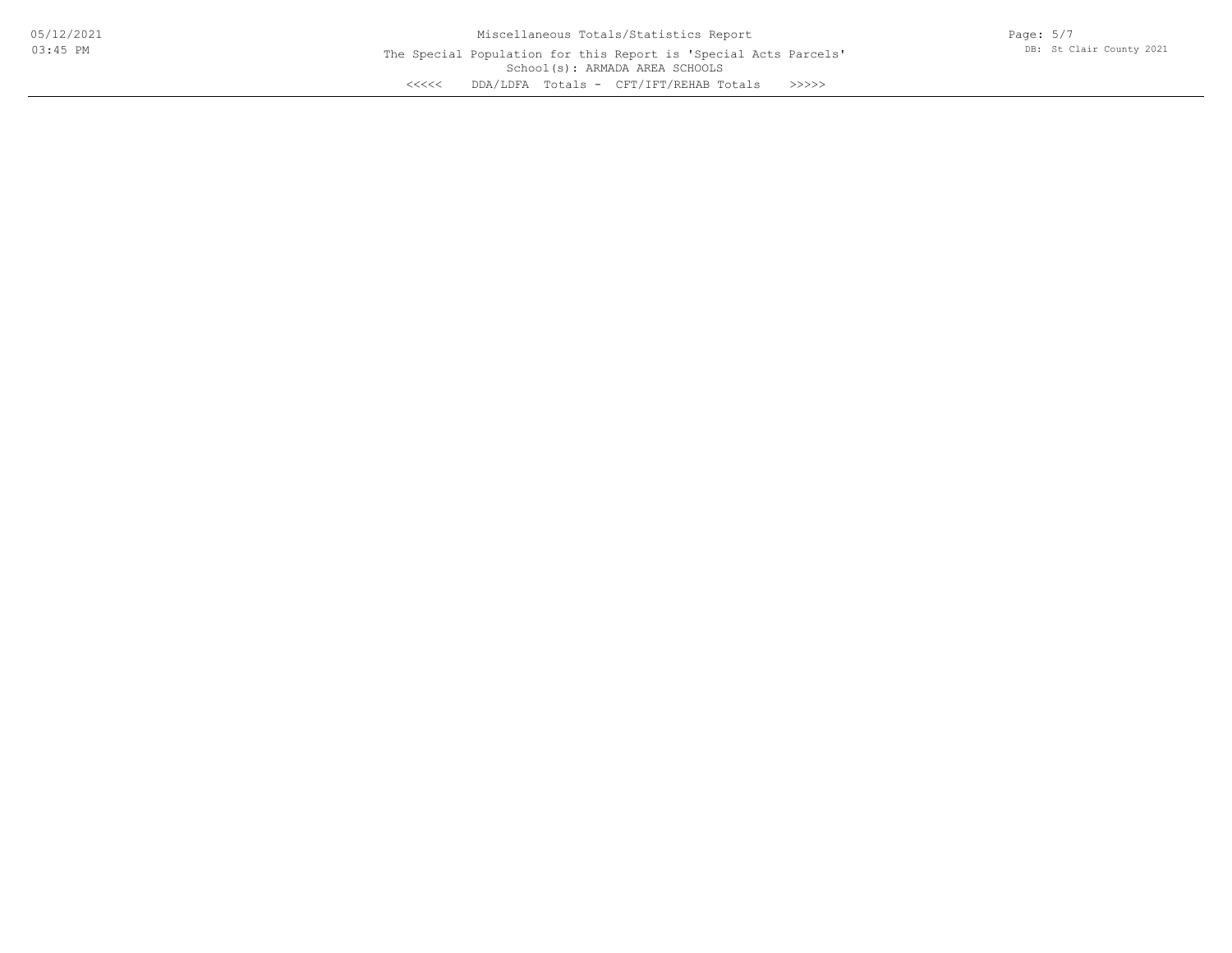## School(s): ARMADA AREA SCHOOLS The Special Population for this Report is 'Special Acts Parcels'